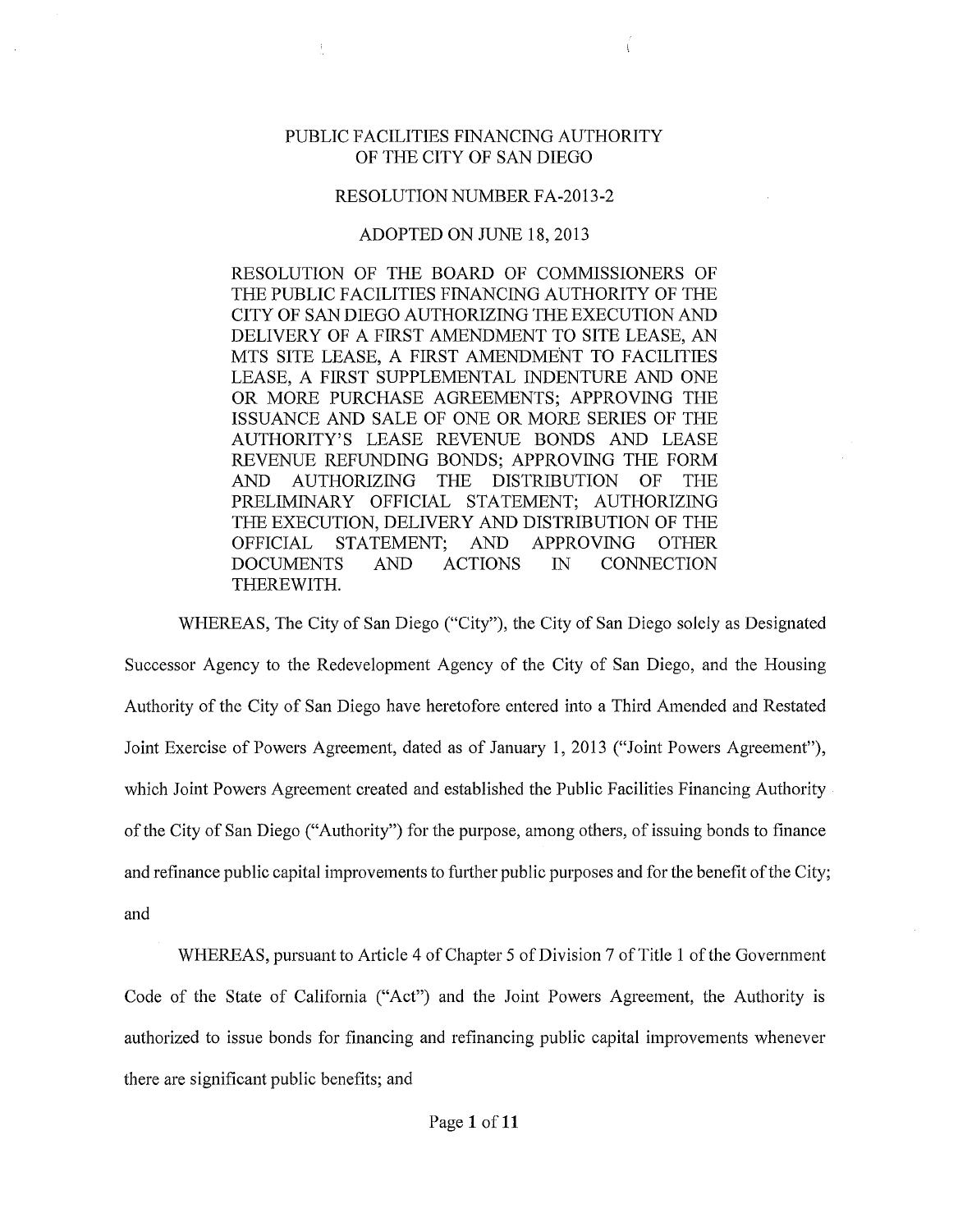WHEREAS, the Authority has previously entered into an Indenture, dated as of July 1, 2012 (the "Master Indenture"), with Wells Fargo Bank, National Association, as trustee (the "Trustee"), to provide for the issuance of lease revenue bonds pursuant to the terms of the Master Indenture for the benefit of the City; and

 $\bar{\zeta}$ 

WHEREAS, pursuant to the Master Indenture, the Authority has issued its Lease Revenue Bonds, Series 2012A (Capital Improvement Projects) in the aggregate principal amount of \$72,000,000 to finance certain capital projects (the "Series 2012A Bonds") and its Lease Revenue Refunding Bonds, Series 2012B (Fire and Life Safety Facilities Refunding) in the aggregate principal amount of\$18,745,000 to refund various obligations of the City and the Authority (the "Series 2012B Bonds," and together with the Series 2012A Bonds, the "Prior Bonds"); and

WHEREAS, the Authority has determined that it is desirable, furthers the public purpose and will result in significant public benefits to the citizens of the City, within the meaning of the Act, to assist the City in financing the costs of the acquisition, construction, installation and equipping of certain capital improvement projects of the City (collectively, the "Projects") at various locations within the City, and to refinance the City's Certificates of Participation (1993 Balboa Park/Mission Bay Refunding) (the "2003 Certificates of Participation") and The City of San Diego/MTDB Authority's 2003 Lease Revenue Refunding Bonds (San Diego Old Town Light Rail Transit Extension Refunding) (the "2003 Old Town Light Rail Refunding Bonds," and together with the 2003 Certificates of Participation, the "Refunded Bonds") for interest rate savings (the "Refunding"); and

WHEREAS, in order to accomplish the financing of the Projects and to achieve such public purposes, the Authority has determined to authorize the issuance of not to exceed \$36,500,000 aggregate principal amount of its Public Facilities Financing Authority of the City of San Diego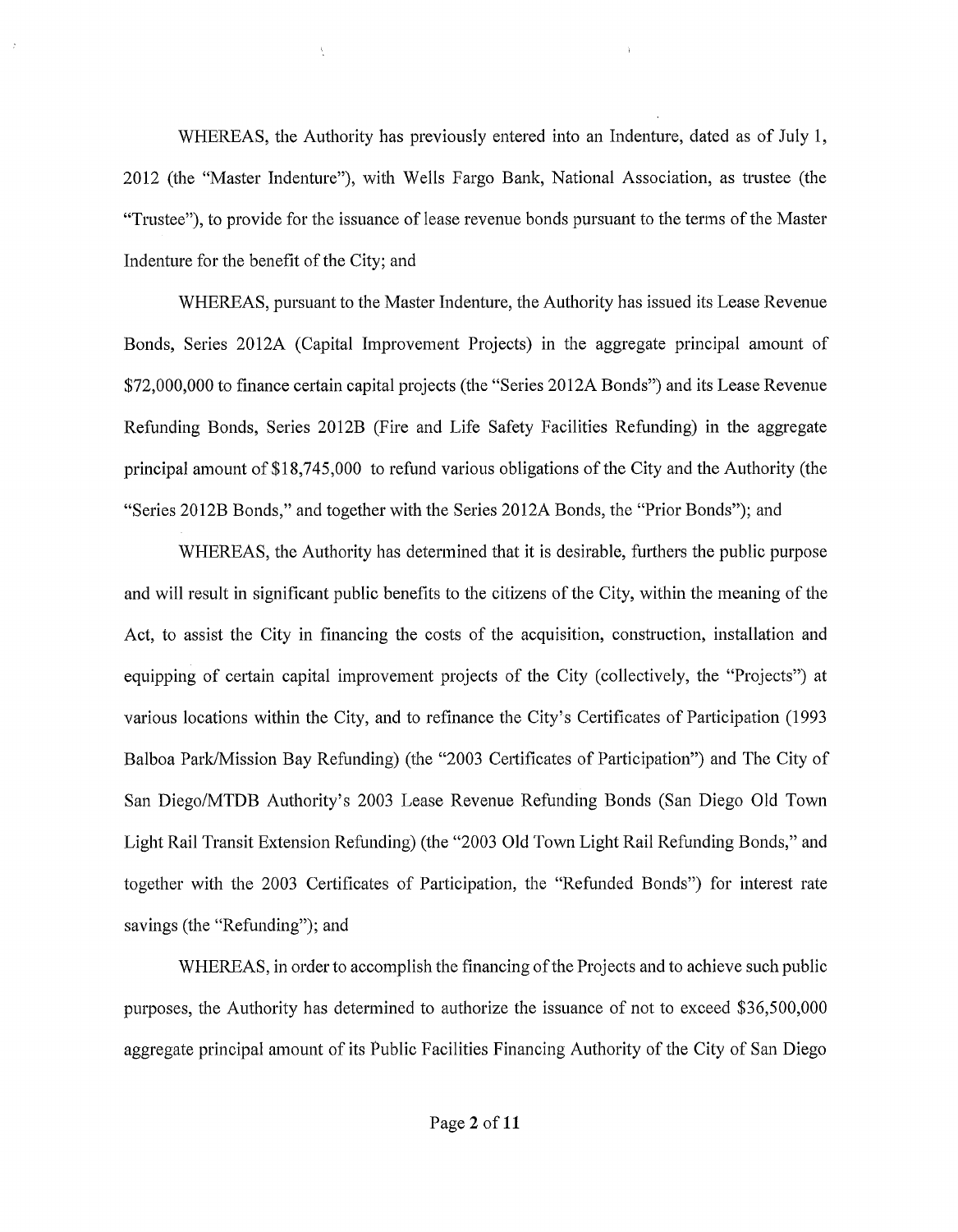Lease Revenue Bonds (the "Additional Bonds") payable from Base Rental Payments (defined below) to be made by City pursuant to the Lease (defined below); and

 $\frac{V_{\rm{max}}}{\sigma_{\rm{max}}^2}$ 

WHEREAS, in order to accomplish the refunding of the Refunded Bonds and to achieve interest rate savings, the Authority has determined to authorize the issuance of not to exceed \$15,500,000 aggregate principal amount of its Public Facilities Financing Authority of the City of San Diego Lease Revenue Refunding Bonds (the "Additional Refunding Bonds," and together with the Additional Bonds, the "Bonds"), payable from Base Rental Payments to be made by City pursuant to the Lease; and

WHEREAS, the City and the Authority have determined that the first two series of Bonds to be issued shall be (i) the Authority's Lease Revenue Bonds and Lease Revenue Refunding Bonds, Series 2013 (Capital Improvement Projects and Old Town Light Rail Extension Refunding) (the "Series 2013A Bonds") for the purpose of financing the Projects and refunding the 2003 Old Town Light Rail Refunding Bonds, and (ii) the Authority's Lease Revenue Refunding Bonds, Series 2013B (Balboa Park/Mission Bay Park Refunding) (the "Series 2013B Bonds," and together with the Series 2013A Bonds, the "Series 2013 Bonds") for the purpose of refunding the 2003 Certificates of Participation; and

WHEREAS, to accomplish the forgoing, the Authority has determined: to enter into a First Supplemental Indenture, which supplements and amends the Master Indenture (the "First Supplemental Indenture," and together with the Master Indenture, the "Indenture"); to lease from the City certain interests in real property of the City (the "City Property") pursuant to and as described in a Site Lease, dated as of July 1, 2012 (the "Master Site Lease"), as supplemented and amended by the First Amendment to Site Lease (the "First Amendment to Site Lease," and together with the Master Site Lease, the "City Site Lease"), each by and between the City and the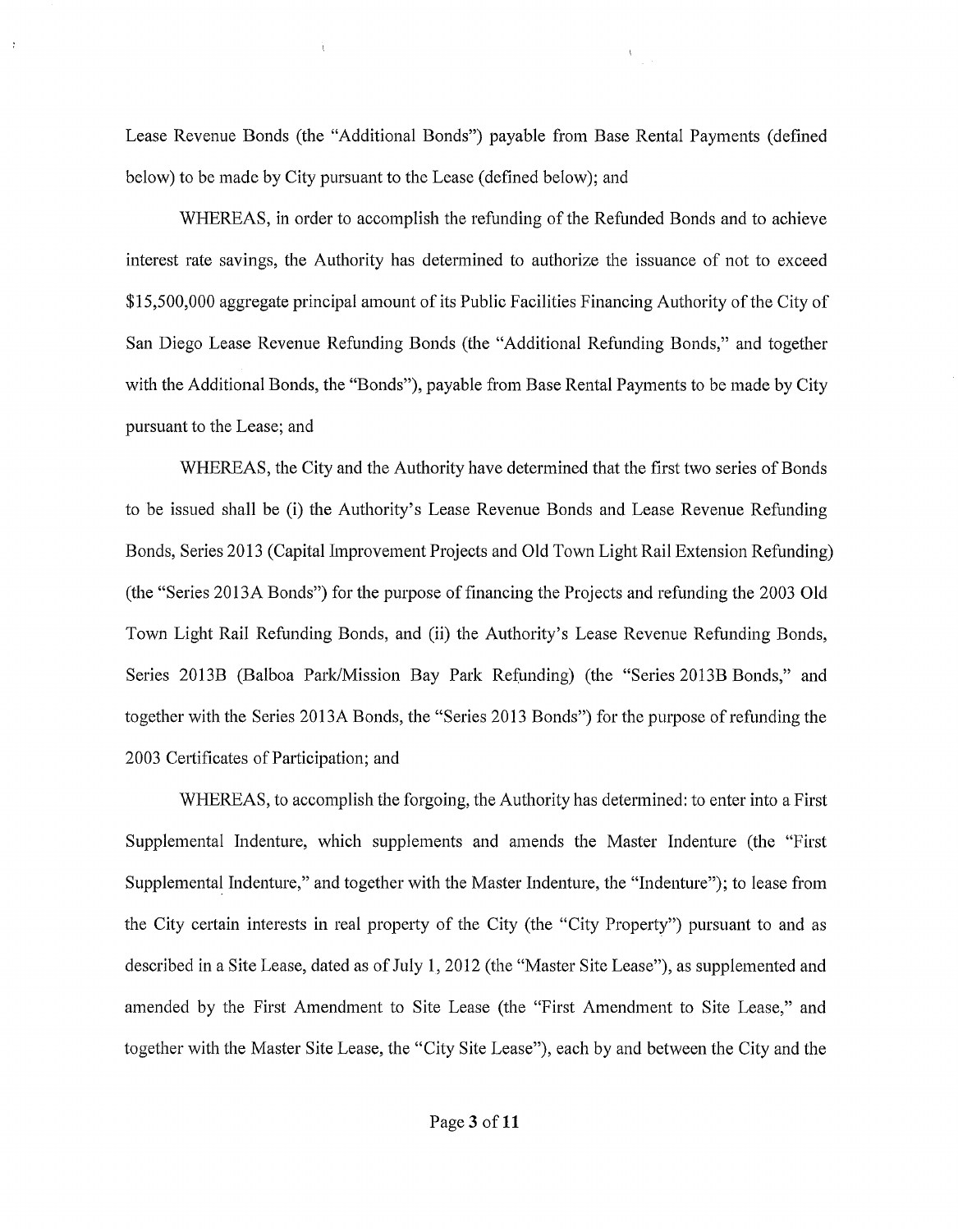Authority; to lease from the San Diego Metropolitan Transit System ("MTS") certain interest in real property of MTS (the "MTS Property," and together with the City Property, the "Leased Property") pursuant to and as described in a MTS Site Lease (the "MTS Site Lease"), by and between MTS and the Authority; and to lease the Leased Propetiy to the City pursuant to a Facilities Lease, dated as of July 1, 2012 (the "Master Facilities Lease"), as supplemented and amended by the First Amendment to Facilities Lease (the "First Amendment to Facilities Lease," and together with the Master Facilities Lease, the "Lease"), each by and between the Authority and the City, under which the City will agree to make Base Rental Payments to the Authority which are calculated to be sufficient to enable the Authority to pay the principal of and interest and premium (if any) on the Prior Bonds and the Series 2013 Bonds when due and payable; and

 $\bar{\chi}$ 

WHEREAS, the Authority will sell the Series 2013 Bonds by negotiated sale pursuant to one or more Bond Purchase Agreements (each a "Purchase Agreement") among the Authority, the City and the underwriters therein named (collectively, the "Underwriters"); and

WHEREAS, the City adopted Ordinance No. 0-20249 (the "Bond Ordinance") authorizing and approving (i) the issuance of the Series 2013 Bonds, (ii) the legal documents under and pursuant to which the Series 2013 Bonds will be issued and paid with such changes as permitted by the Bond Ordinance, (iii) the financing of the Projects, and (iv) the refunding of the Refunded Bonds, which Bond Ordinance was signed by the Mayor on April 11, 2013 and for which the 30-day referendum period ended on May 12, 2013; and

WHEREAS, the City has by resolution approved the form and content of the proposed Preliminary Official Statement, authorized the preparation of the final official statement, and authorized the distribution of the Preliminary Official Statement and final official statement by the Underwriters to persons interested in purchasing the Series 2013 Bonds; and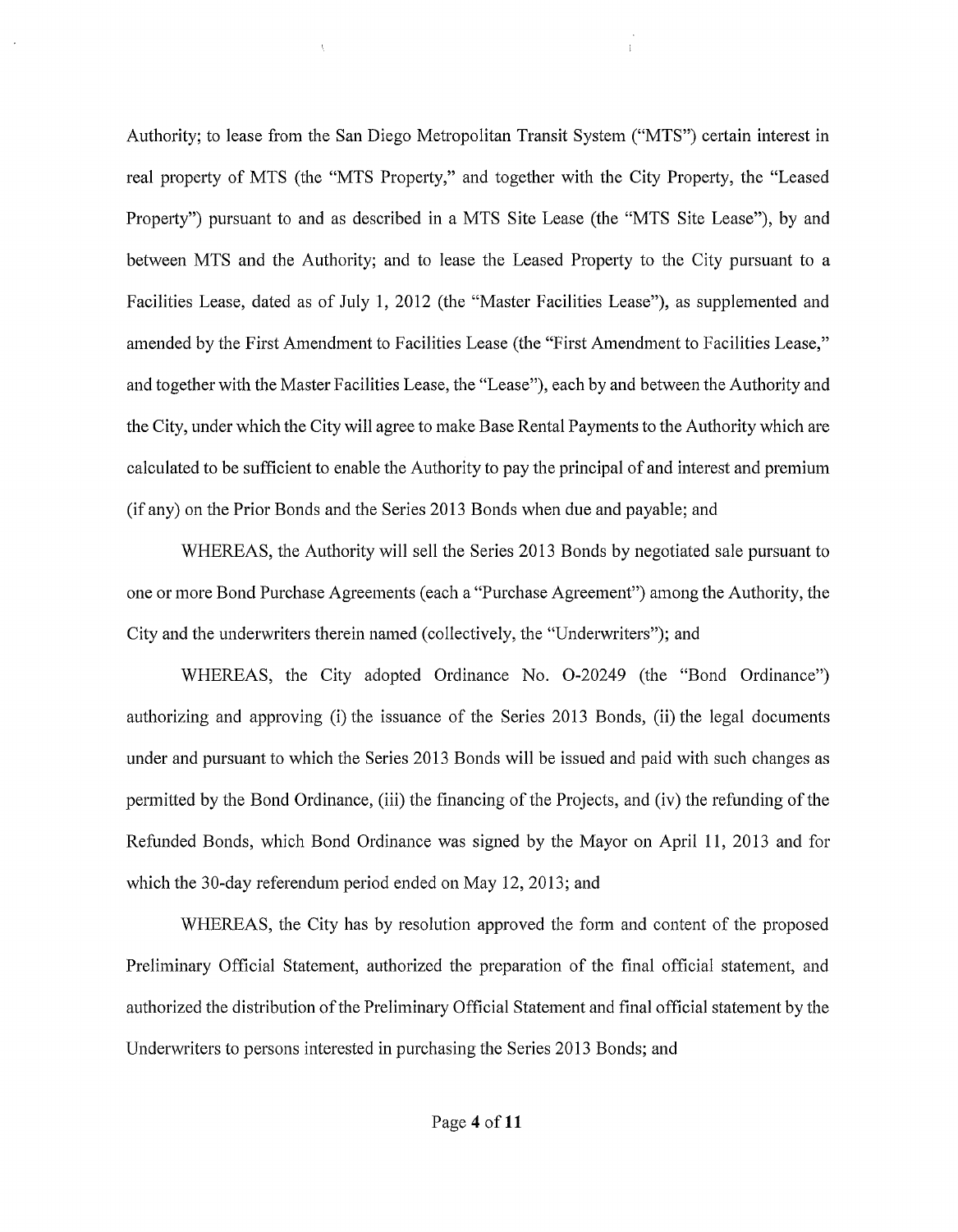WHEREAS, there has been presented to this meeting the following documents relating to the issuance of the Series 2013 Bonds:

 $\bar{\chi}$ 

 $\frac{1}{2}$ 

a. a proposed form of First Amendment to Site Lease between the City and the Authority under which the City will lease the City Property to the Authority;

b. a proposed form ofMTS Site Lease between MTS and the Authority under which MTS will lease the MTS Property to the Authority;

c. a proposed form of First Amendment to Facilities Lease between the Authority and the City under which the Authority will lease the Leased Property to the City;

d. a proposed form of First Supplemental Indenture between the Authority and the Trustee under which the Authority will issue the Series 2013 Bonds;

e. a proposed form of Purchase Agreement among the City, the Authority and the Underwriters; and

f. a proposed form of Preliminary Official Statement ("Preliminary Official Statement"), which the Underwriters will use in marketing the Series 2013 Bonds (the documents described in paragraphs (a) through (f) are collectively referred to as the "Financing Documents"); and

WHEREAS, the Authority is authorized to undertake the actions described in this Resolution pursuant to the laws of the State of California; NOW, THEREFORE,

BE IT RESOLVED by the Board of Commissioners of the Public Facilities Financing Authority of the City of San Diego as follows:

1. The Authority hereby finds and determines that the statements set forth above in the recitals to this Resolution are true and correct.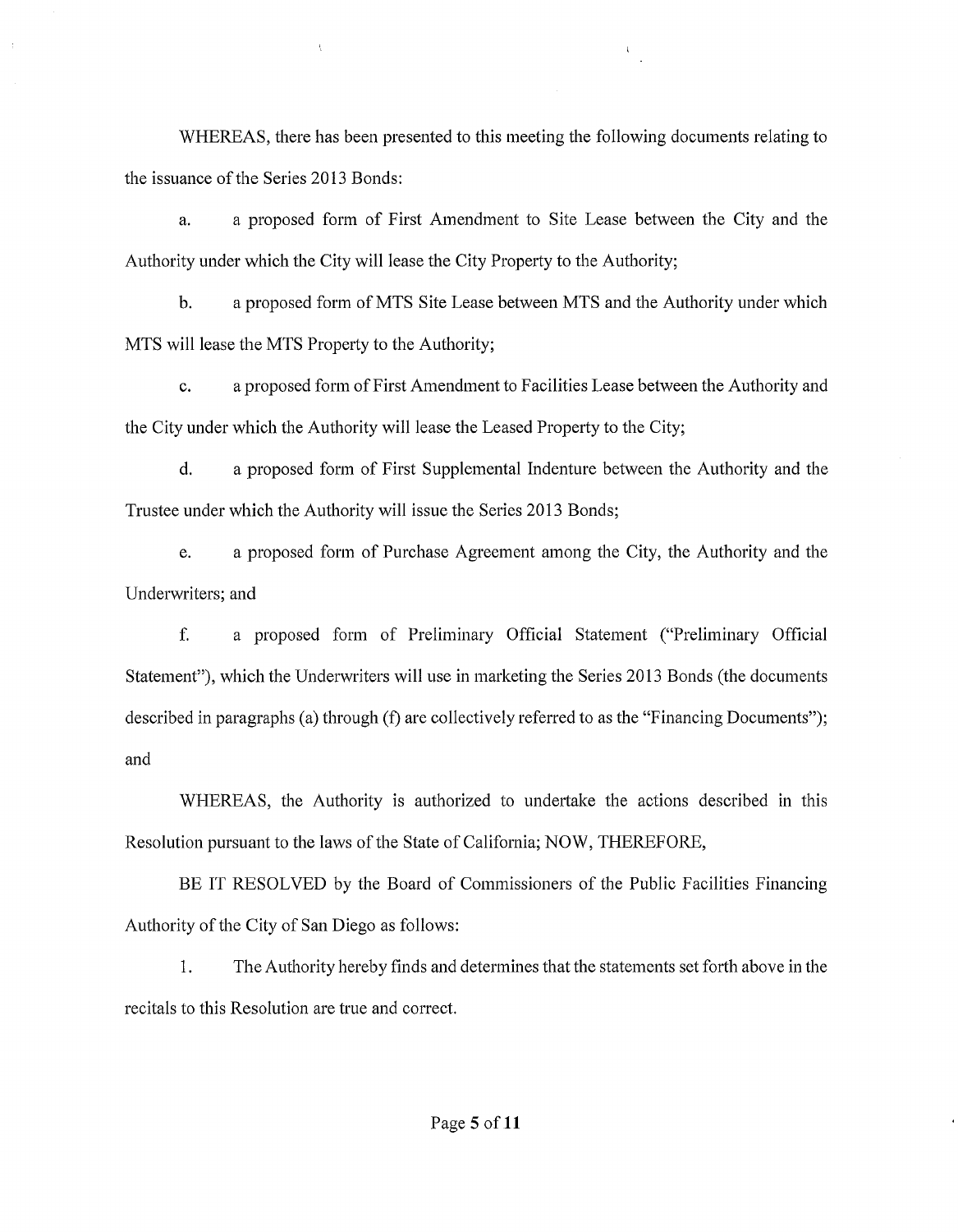2. The form and content of the First Amendment to Site Lease, pursuant to which the City leases the City Property to the Authority, are hereby authorized and approved. Any of the Chair of the Authority or Vice Chair of the Authority and each of them or any of their respective designees (each, an "Authorized Signatory") are hereby severally authorized and directed, for and in the name and on behalf of the Authority, to execute and deliver the First Amendment to Site Lease in substantially the form presented to and considered at this meeting, and the Secretary of the Authority or her specified designees, and each of them, are authorized and directed to attest thereto, with such additions and changes therein as any Authorized Signatory shall determine to be necessary and desirable and shall require or approve and believes to be in the best interests of the Authority, and as are approved as to form by the General Counsel to the Authority or his specified designee, such approvals to be conclusively evidenced by such Authorized Signatory's execution and delivery of the First Amendment to Site Lease.

3. The form and content of the MTS Site Lease, pursuant to which MTS leases the MTS Property to the Authority, are hereby authorized and approved. Each Authorized Signatory is hereby severally authorized and directed, for and in the name and on behalf of the Authority, to execute and deliver the MTS Site Lease in substantially the form presented to and considered at this meeting, and the Secretary of the Authority or her specified designees, and each of them, are authorized and directed to attest thereto, with such additions and changes therein as any Authorized Signatory shall require or approve as being in the best interests of the Authority, and as are approved as to form by the General Counsel to the Authority or his specified designee, such approvals to be conclusively evidenced by such Authorized Signatory's execution and delivery of the MTS Site Lease.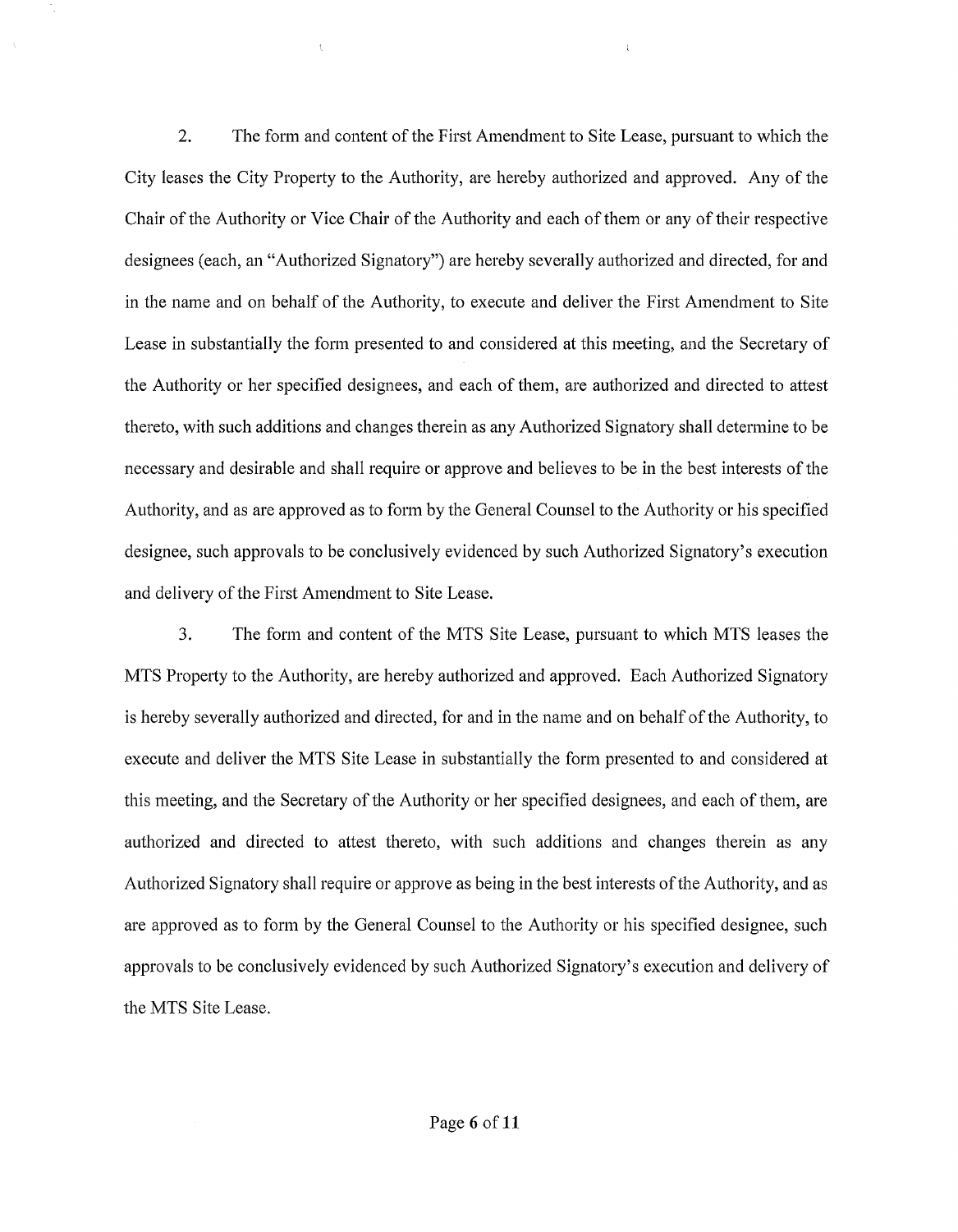4. The form and content of the First Amendment Facilities Lease, pursuant to which the Authority leases the Leased Property to the City, are hereby authorized and approved. Each Authorized Signatory is hereby severally authorized and directed, for and in the name and on behalf of the Authority, to execute and deliver the First Amendment to Facilities Lease in substantially the form presented to and considered at this meeting, and the Secretary of the Authority or her specified designees, and each of them, are authorized and directed to attest thereto, with such additions and changes therein as any Authorized Signatory shall require or approve as being in the best interests of the Authority, and as are approved as to form by the General Counsel to the Authority or his specified designee, such approvals to be conclusively evidenced by such Authorized Signatory's execution and delivery of the First Amendment to Facilities Lease.

5. The form and content of the First Supplemental Indenture, pursuant to which the Authority will issue its Series 2013 Bonds, are hereby authorized and approved. Each Authorized Signatory is hereby severally authorized and directed, for and in the name and on behalf of the Authority, to execute and deliver the First Supplemental Indenture in substantially the form presented to and considered at this meeting, and the Secretary of the Authority or her specified designees, and each of them, are authorized and directed to attest thereto, with such additions and changes therein as any Authorized Signatory shall determine to be necessary and desirable and shall require or approve and believes to be in the best interests of the Authority, and as are approved as to form by the General Counsel to the Authority or his specified designee, such approvals to be conclusively evidenced by such Authorized Signatory's execution and delivery of the First Supplemental Indenture.

6. The Authority hereby approves and authorizes the issuance and sale of its Additional Bonds in a principal amount not to exceed \$36,500,000 by negotiated sale provided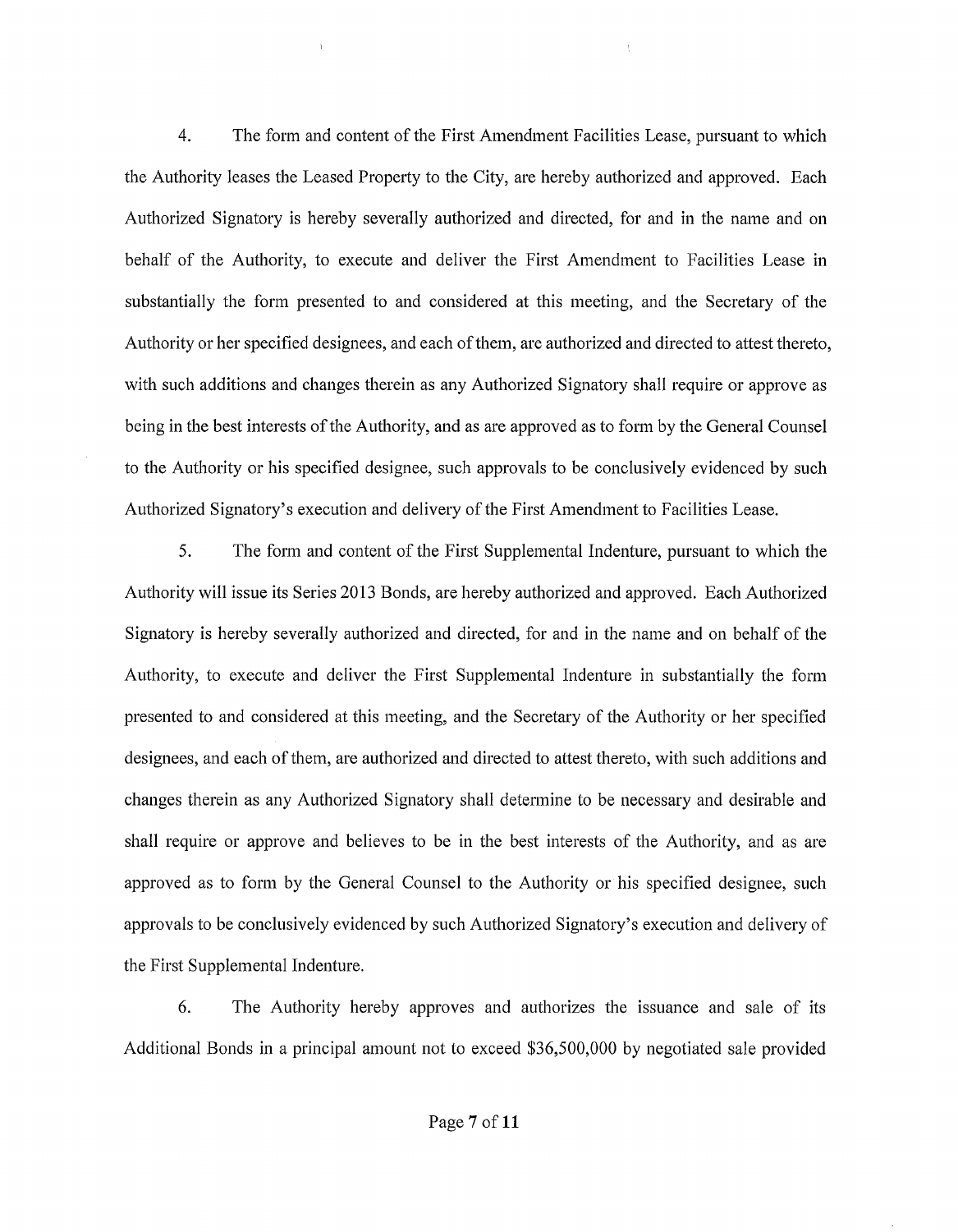that: (i) the true interest cost of the Additional Bonds does not exceed 7% and (ii) the final maturity of the Additional Bonds shall not be later than 30 years following their date of issuance, all as previously approved by the City Council in the Bond Ordinance. Each Authorized Signatory is authorized to execute and deliver, for and in the name and on behalf of the Authority, the Additional Bonds substantially in the form attached to the First Supplemental Indenture presented to and considered at this meeting, and the Secretary of the Authority or her specified designees, and each of them, are authorized and directed to attest thereto and affix the seal of the Authority thereon, with such additions and changes as any Authorized Signatory determines to be necessary and desirable and requires or approves and believes to be in the best interests of the Authority, such approvals to be conclusively evidenced by the execution of said Additional Bonds.

7. The Authority hereby approves and authorizes the issuance and sale of its Additional Refunding Bonds in a principal amount not to exceed \$15,500,000 by negotiated sale provided that: the Chief Financial Officer of the City or the Chief Operating Officer of the City determines that either: (i) there is an economic benefit in the form of aggregate net present value savings of at least 3 percent, expressed as a percentage of the par amount of the Refunded Bonds refunded; or (ii) the Chief Financial Officer of the City or the Chief Operating Officer of the City determines that refunding all or a portion of the Refunded Bonds is in the best financial interest of the City, all as previously approved by the City Council in the Bond Ordinance. Each Authorized Signatory is authorized to execute and deliver, for and in the name and on behalf of the Authority, the Additional Refunding Bonds substantially in the form attached to the First Supplemental Indenture presented to and considered at this meeting, and the Secretary of the Authority or her specified designees, and each of them, are authorized and directed to attest thereto and affix the seal of the Authority thereon, with such additions and changes as any Authorized Signatory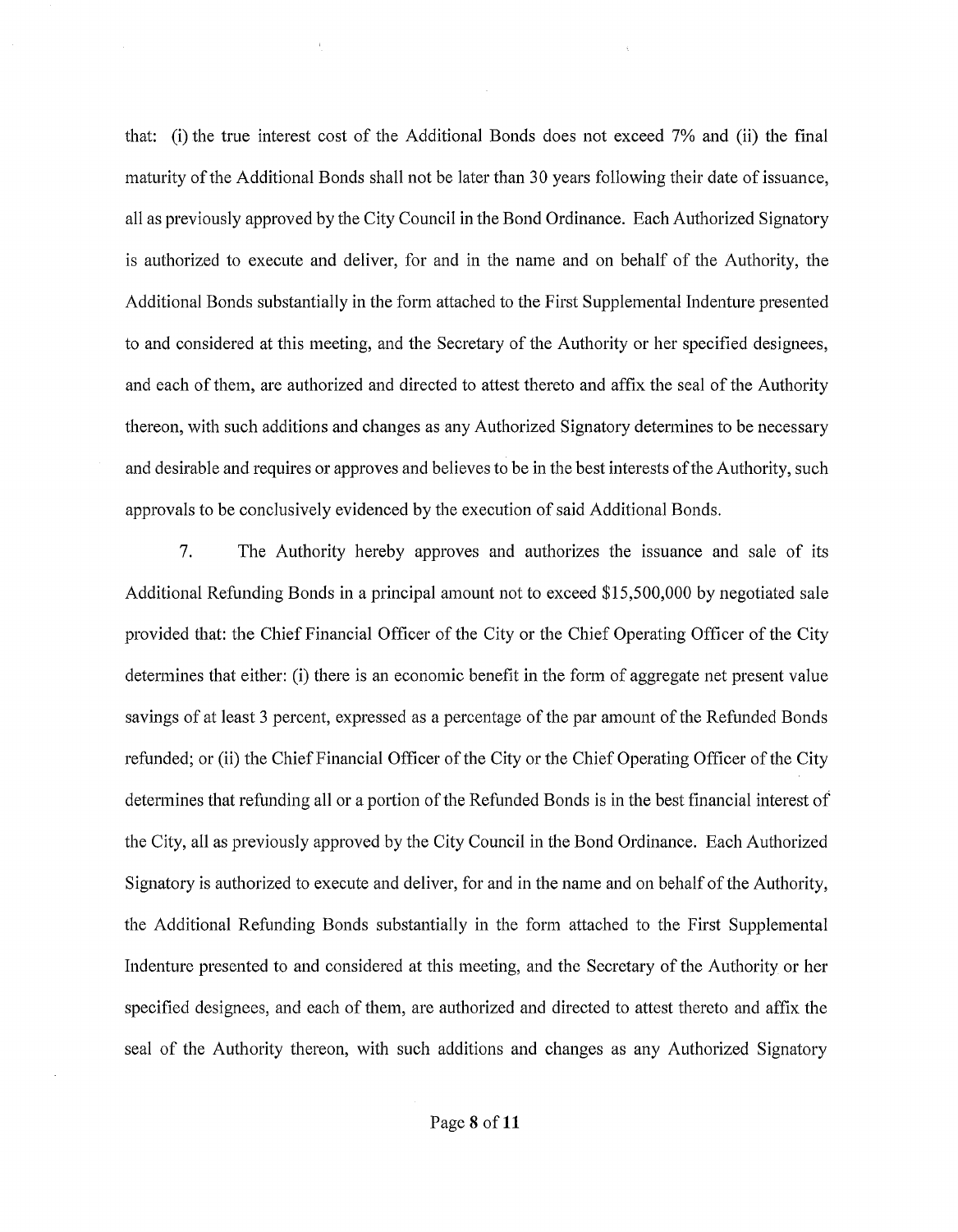determines to be necessary and desirable and requires or approves and believes to be in the best interests of the Authority, such approvals to be conclusively evidenced by the execution of said Additional Refunding Bonds.

8. The form and content of the Purchase Agreement are hereby authorized and approved. Each Authorized Signatory is hereby severally authorized and directed for and in the name and on behalf of the Authority, to execute and deliver one or more Purchase Agreements in connection with the purchase and sale of the Series 2013 Bonds, substantially in the form presented to and considered at this meeting, with such changes and additions therein as such Authorized Signatory shall determine to be necessary and desirable and shall require or approve and believes to be in the best interests of the City and as are approved as to form by the General Counsel to the Authority or his specified designee, such approvals will be conclusively evidenced by such Authorized Signatory's execution and delivery of the Purchase Agreement.

9. The form and content of the proposed Preliminary Official Statement substantially in the form presented to and considered at this meeting, are hereby approved, with such changes thereto as any Authorized Signatory may require or approve, such approval to be conclusively evidenced by the delivery of the Preliminary Official Statement to the Underwriters. Each Authorized Signatory is hereby severally authorized and directed, for and in the name of and on behalf of the Authority, to execute and deliver an official statement with respect to the Series 2013 Bonds (the "Official Statement"), in substantially the form of the final Preliminary Official Statement, with such changes thereto as such Authorized Signatory executing and delivering such document shall determine to be necessary and desirable and shall require or approve and believes to be in the best interests, such requirement or approval to be conclusively evidenced by the execution and delivery thereof. The distribution by the Underwriters of electronic or physical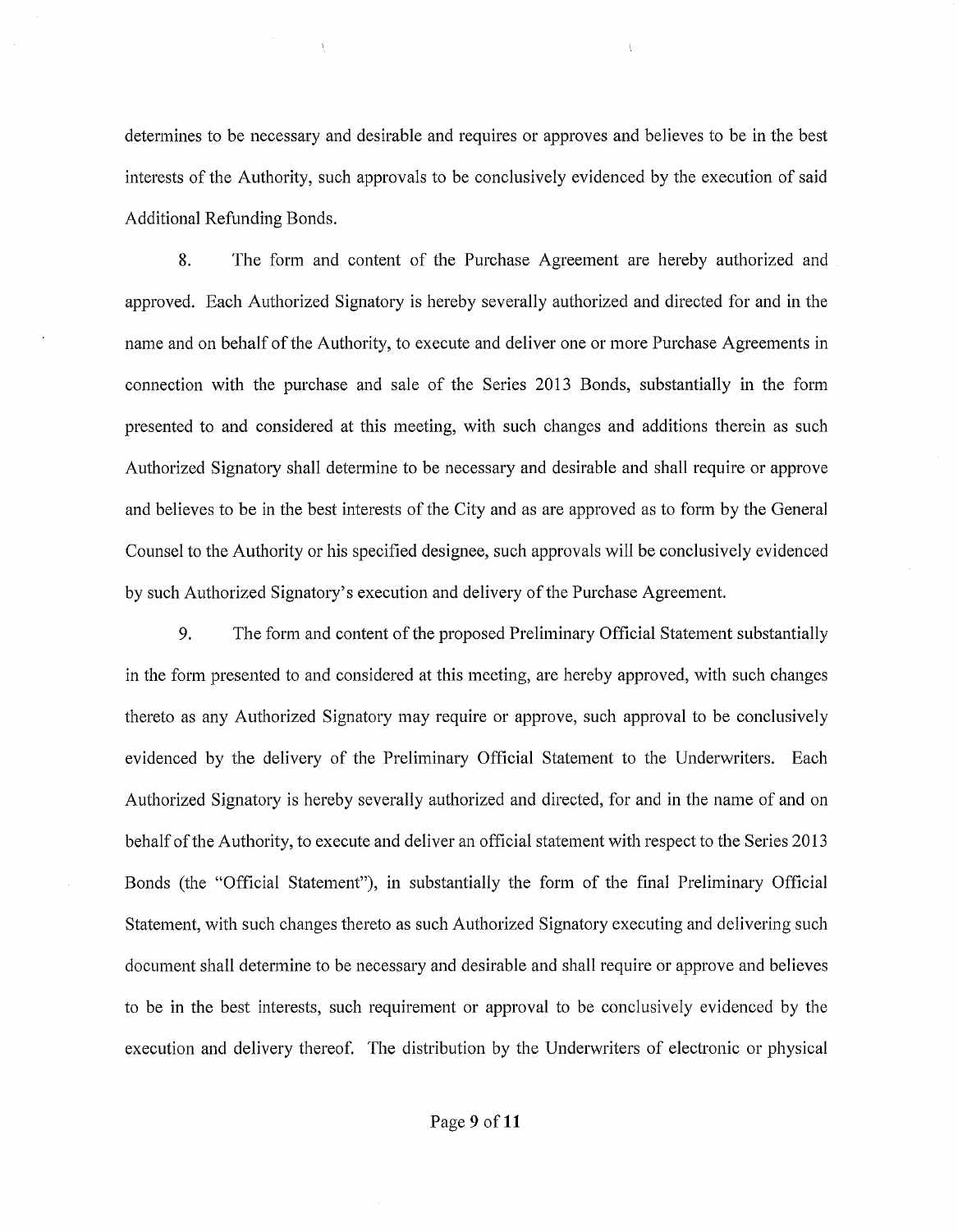copies of the Preliminary Official Statement and the Official Statement to persons who may be interested in the purchase of Series 2013 Bonds is hereby authorized and approved. The Authorized Signatories are, and each of them acting alone is, hereby authorized to certify to the Underwriters on behalf of the Authority that the Preliminary Official Statement is deemed final as of its date, within the meaning of Rule 15c2-12 promulgated by the Securities and Exchange Commission (except for the omission of certain information as permitted by such Rule).

10. All actions heretofore taken by any Authorized Signatory or by any officers, employees, agents or directors of the Authority with respect to the issuance, delivery or sale of the Series 2013 Bonds, or in connection with or related to any of the Financing Documents or of the other documents referenced herein or related to financing the Projects or the Refunding, are hereby approved, confirmed and ratified. Any Authorized Signatory, the Secretary ofthe Authority, the General Counsel to the Authority and other officers, employees, agents and directors of the Authority are, and each of the foregoing acting alone or through their specified designee, is hereby authorized and directed, for and in the name and on behalf of the Authority, to do any and all things, take any and all actions, and execute and deliver such documents, agreements and certificates (including, but not limited to, the tax compliance certificate), which they, or any of them, may deem necessary or advisable to effectuate the purposes of this Resolution or of the Financing Documents or the lawful issuance and delivery of the Series 2013 Bonds and to consummate the transactions authorized hereby and evidenced by the Financing Documents. In addition, any Authorized Signatory is hereby authorized to approve additions and changes to the Financing Documents and the other documents authorized by this Resolution (including, but not limited to, establishing or changing the size of any reserve fund securing the Series 2013 Bonds, establishing the redemption provisions of the Series 2013 Bonds, and determining which capital improvement